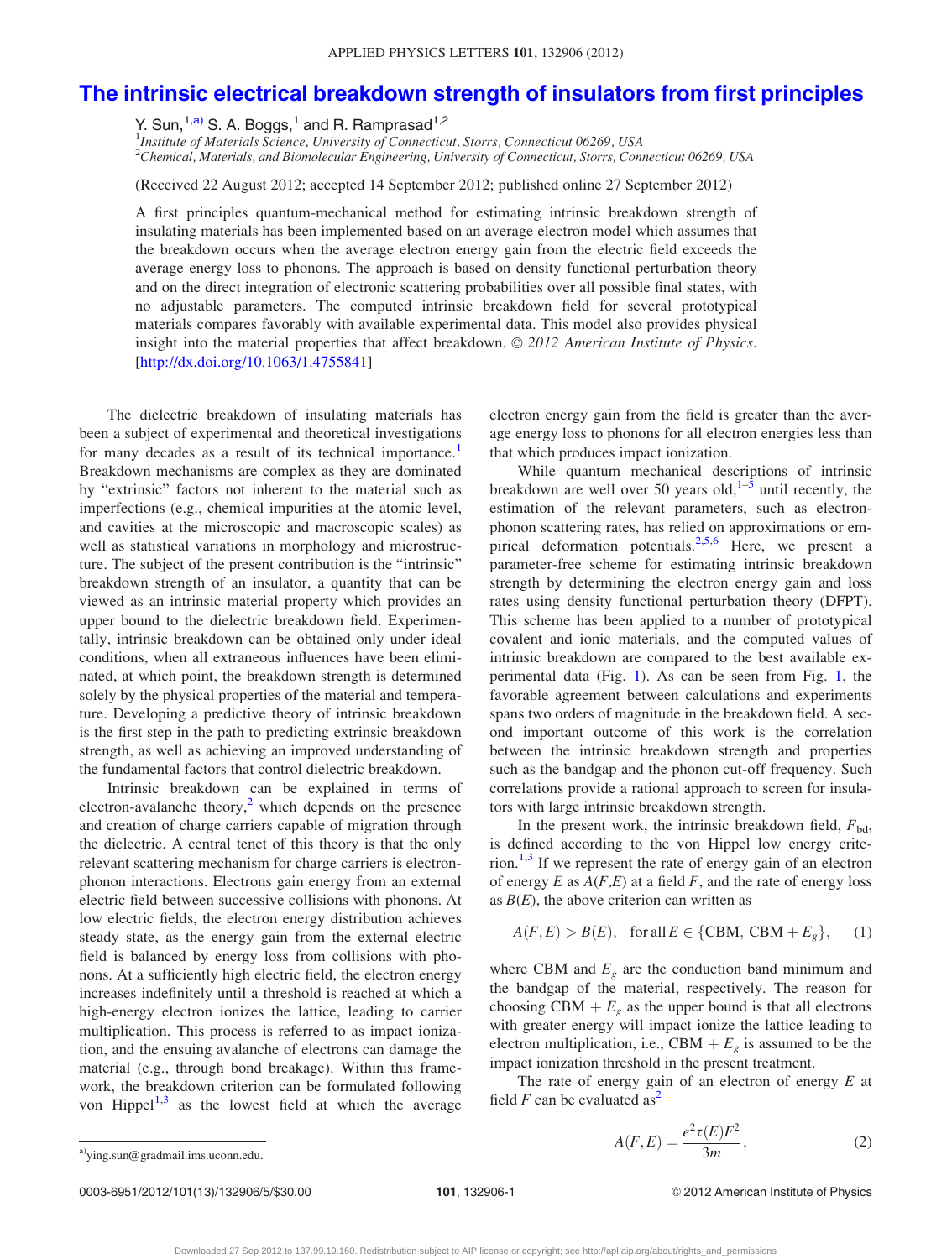<span id="page-1-0"></span>

FIG. 1. Comparison of the maximum experimental breakdown field and the calculated intrinsic breakdown field for a range of covalently bonded and ionic materials. The data are tabulated in Table [I](#page-2-0). The filled circles indicate the computed intrinsic breakdown field when the impact ionization threshold is defined by the bandgap of the material (as per Eq.  $(1)$ ). In the case of LiF, the enthalpy of formation (6.39 eV) is much lower than the bandgap (14.2 eV). It is thus expected that bond breakage will occur before impact ionization. The open circle in the case of LiF represents our result when the enthalpy of formation is used in Eq. [\(1\)](#page-0-0) instead of the bandgap, as explained in the text.

where  $e$  and  $m$  are, respectively, the electronic charge and mass, and  $\tau(E)$  is the electron relaxation time determined by scattering due to phonons. The isotropic (and purely energy dependent) form of the electron relaxation time (whose re-ciprocal is the scattering rate) is given by<sup>[7](#page-4-0)</sup>

$$
\frac{1}{\tau(E)} = \frac{1}{D(E)} \sum_{kj} \frac{1}{\tau(kj)} \delta(\varepsilon_{kj} - E), \tag{3}
$$

where  $D(E)$  is the electronic density of states,  $\varepsilon_{kj}$  is the energy of an electron above the CBM at wave vectors  $k$  and band index *j*. The explicit  $k$ - and *j*-dependent relaxation time,  $\tau(kj)$  can be evaluated from Fermi's golden rule by direct integration of electronic scattering probabilities over all possible final states and is given by

$$
\frac{1}{\tau(kj)} = \frac{2\pi}{\hbar} \sum_{q\lambda j'} |g_{k+qj',kj}^{q\lambda}|^2 \left(n_{q\lambda} + \frac{1}{2} \mp \frac{1}{2}\right) \times \delta(\varepsilon_{kj} - \varepsilon_{k+qj'} \pm \hbar \omega_{q\lambda}), \tag{4}
$$

where  $\hbar$  is the Planck's constant and  $\omega_{q\lambda}$  is the frequency of phonon at wave vector  $q$  and band index  $\lambda$ . Physically, the above expression represents the scattering of an electron initially with energy  $\varepsilon_{kj}$  to a final state with energy  $\varepsilon_{k+q,j'}$  by a phonon with frequency  $\omega_{\mathbf{q}\lambda}$ . The  $\pm$  sign indicates whether a phonon is absorbed  $(+)$  or emitted  $(-)$  during this scattering process.  $n_{q\lambda}$  is the phonon occupation number which is given by the Bose-Einstein distribution. In the present study, we set  $T = 300$  K for this distribution. The  $\delta$ -function in the equation above ensures energy conservation during scattering,<sup>[8](#page-4-0)</sup> and  $g_{k+qj',kj}^{q\lambda}$  is the electron-phonon coupling function<sup>7</sup> given by

$$
g_{k+qj',kj}^{q\lambda} = \sqrt{\frac{\hbar}{2M\omega_{q\lambda}}} \left| \langle \psi_{k+qj'} | \xi_{q\lambda} \bullet \nabla_R V_q | \psi_{kj} \rangle \right|^2, \qquad (5)
$$

where *M* is the atomic mass,  $\xi_{q\lambda}$  are the phonon polarization vectors,  $\nabla_R V_q$  is the gradient of the screened one electron potential with respect to atomic displacements from their equilibrium positions  $\mathbf{R}$ , and  $\psi_{kj}$  is the 1-electron wave function.

The net rate of energy loss  $B(E)$  represents the energy exchange between an electron of energy E and the distribution of phonons (in terms of phonon emission or absorption) and can be calculated similarly to scattering rate as

$$
B(E) = \frac{2\pi}{D(E)} \sum_{\pm} \sum_{kj} \sum_{q\lambda j'} \left\{ \pm \omega_{q\lambda} \left| g_{k+qj',kj}^{q\lambda} \right|^2 \left( n_{q\lambda} + \frac{1}{2} \mp \frac{1}{2} \right) \right\}
$$

$$
\times \delta(\varepsilon_{kj} - \varepsilon_{k+qj'} \pm \hbar \omega_{q\lambda}) \delta(\varepsilon_{kj} - E) \right\}.
$$
 (6)

Combining Eqs.  $(1)$ ,  $(2)$ , and  $(6)$  results in

$$
F_{\text{bd}} = Max \left[ \frac{\sqrt{3m}}{e} \sqrt{\frac{1}{\tau(E)} B(E)} \right], \quad E \in \{CBM, CBM + E_g\}. \tag{7}
$$

The above approach provides the basis for estimating  $F_{\text{bd}}$ ,  $^{1-3}$ provided  $\tau(E)$  and  $B(E)$  are available. In the present work, the relevant quantities are computed using first principles density functional theory (DFT) based calculations within the local density approximation (LDA) and norm conserving pseudopotentials as implemented in Quantum ESPRESSO.<sup>9</sup> Phonon frequencies and the electron-phonon coupling function  $g_{k+qj',kj}^{q\lambda}$  as defined in Eq. (5) were computed in the linear response regime using DFPT. Quantum ESPRESSO directly calculates  $g_{k+qj',kj}^{q\lambda}$  which was then used to compute  $\tau(E)$  and  $B(E)$  as prescribed by Eqs. (3)–(6). For all the materials studied, the convergence of the calculations with respect to plane-wave cut-off energy, and the k-point and qpoint meshes has been checked thoroughly. Accurate evaluation of  $\tau(E)$  and  $B(E)$  requires a very dense sampling of both the electronic  $(k)$  and the phononic  $(q)$  reciprocal space grids, significantly more dense than required in standard DFT computations involving the corresponding systems. The definitions of both  $\tau(E)$  and  $B(E)$  involve double delta functions, which, in practice, are replaced by sharp Gaussians. A Monkhorst-pack k point mesh of  $32 \times 32 \times 32$  and q point mesh of  $4 \times 4 \times 4$  with 0.01 Ry Gaussian broadening is used for all materials to obtain converged results. In polar materials, macroscopic electric fields are present in the longwavelength limit and induce the so called LO-TO splitting as a result of the longitudinal optical phonons having a much greater frequency than transverse optical phonons. This effect can be accommodated in the computation by adding a non-analytic term to the dynamical matrix. Longitudinal optical phonon frequencies must be computed in order to provide the correct phonon frequencies for calculation of the polar electron phonon scattering rate.

Fig. [2](#page-2-0) shows the electron-phonon scattering rate  $(1/\tau(E))$ of Si computed here, along with the electronic density of states. The scattering rate follows closely the line shape of the density of states, and both quantities are generally in good agreement with prior work.<sup>7,[10](#page-4-0)</sup>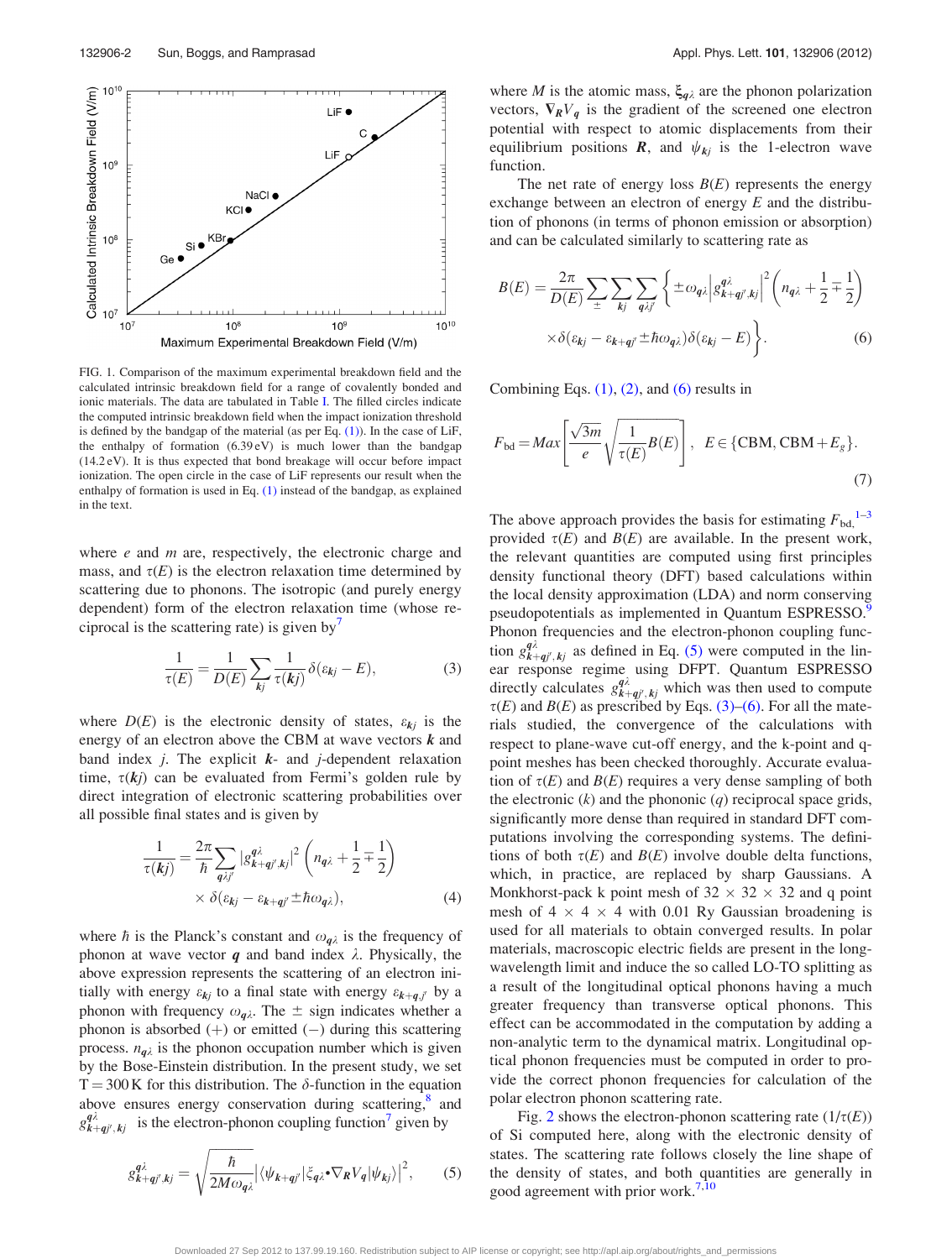<span id="page-2-0"></span>

FIG. 2. The electron-phonon scattering rate  $(1/\tau(E))$  and the density of states  $(D(E))$  for Si at room temperature as a function of electron energy. The electron energy scale is referenced to the CBM.

Fig. 3 shows  $A(F,E)$  and  $B(E)$  (the former for various values of the electric field,  $F$ , as a function of the electron energy  $E$ . As prescribed by Eq.  $(1)$ , the intrinsic breakdown field,  $F_{\text{bd}}$ , is the electric field at which the  $A(F,E)$  curve is greater than the  $B(E)$  curve over the entire energy range of interest, namely from the CBM to CBM  $+ E_g$ . We use the experimental  $E<sub>g</sub>$  value of 1.17 eV (for Si), as the LDA underestimates significantly the  $E<sub>g</sub>$  of insulators. While advanced many-body methods can be used to compute  $E<sub>g</sub>$  from first principles, we use available experimental  $E<sub>g</sub>$  data for Si and other insulators considered here. The calculated  $F_{\text{bd}}$  of Si is  $8.39 \times 10^7$  V/m compared with highest observed breakdown field of  $5 \times 10^7$  V/m.<sup>[11](#page-4-0)</sup>

Using the same strategy, we have computed the intrinsic breakdown strength of other prototypical covalent systems including C and Ge (all in the diamond cubic structure), as well as ionic systems, such as LiF, NaCl, KCl, and KBr (all in the rocksalt structure). Our results, along with the maximum observed  $F_{bd}$  values, are plotted in Fig. [1](#page-1-0) and tabulated in Table I. The large deviation of the calculated breakdown field for LiF with respect to experimental value can be explained by its large bandgap of 14.2 eV relative to its enthalpy of formation of 6.39 eV. Our model assumes that the electron in LiF gains energy from the electric field until it reaches a kinetic energy of 14.2 eV (the bandgap) at which



FIG. 3. The average energy loss  $(B(E))$  and energy gain  $(A(F,E))$  at electric fields of  $5 \times 10^7$  V/m,  $8.39 \times 10^7$  V/m, and  $1.98 \times 10^8$  V/m for Si as a function of electron energy. The electron energy scale is referenced to the CBM. The intrinsic breakdown field of silicon is estimated as the electric field for which the energy gain curve (black solid line) is greater than energy loss curve (red dash-dot line) for all electron energies from the CBM to 1.17 eV above CBM, i.e., from the CBM to the CBM plus the bandgap  $(E_g)$  of Si.

point impact ionization leads to breakdown. In practice, an electron with such a high kinetic energy could break the Li-F bond (enthalpy of formation of LiF is 6.39 eV) before it reaches the impact ionization threshold energy. Accordingly, if the upper bound for electron energy in Eq.  $(1)$  is taken to be CBM  $+ 6.39 \text{ eV}$  (instead of CBM  $+ 14.2 \text{ eV}$ ), the calculated breakdown field is  $1.29 \times 10^9$  V/m which agrees well with the experimental breakdown field of  $1.22 \times 10^9$  V/m as can be seen from Fig. [1](#page-1-0).

A major difficulty in obtaining agreement between theory and experiment for the intrinsic breakdown field is determining whether the experimental data represent intrinsic breakdown. Breakdown fields from the literature for a given material vary substantially as a result of material defects and the experimental technique employed. The maximum breakdown field from reported data provides the best estimate of intrinsic breakdown strength. We note that the computed  $F_{\text{bd}}$  value represents the upper bound for intrinsic breakdown field. Electrical breakdown data for Si and Ge were obtained by measuring the current-voltage characteris-tics.<sup>[11,14](#page-4-0)</sup> The best available breakdown data for alkali halides

TABLE I. For all systems studied here, the calculated highest phonon frequency (in THz), and the breakdown field (in V/m) as per von Hippel's criterion are listed. The experimental bandgap (in eV), the highest observed breakdown field (in V/m), and the method adopted in such measurements are also listed.

|             | Phonon cutoff (THz) | Calculated intrinsic $F_{bd}$ (V/m) | Expt. $E_{\rho}$ (eV) | Expt. $F_{\text{bd}}$ (V/m)                     |
|-------------|---------------------|-------------------------------------|-----------------------|-------------------------------------------------|
| Ge          | 8.73                | $5.64 \times 10^{7}$                | $0.74$ (Ref. 12)      | $^{4}3.2 \times 10^{7}$ (Ref. 14)               |
| Si          | 15.3                | $8.39 \times 10^{7}$                | $1.17$ (Ref. 12)      | $\frac{a_5}{2} \times 10^7$ (Ref. 11)           |
| C           | 37.9                | $2.37 \times 10^{9}$                | 5.48 (Ref. 12)        | $b$ <sub>2.15</sub> × 10 <sup>9</sup> (Ref. 15) |
| <b>KBr</b>  | 5.23                | $9.75 \times 10^{7}$                | $7.8$ (Ref. 13)       | $\degree$ 9.4 × 10 <sup>7</sup> (Ref. 16)       |
| KCl         | 6.88                | $2.53 \times 10^8$                  | $8.5$ (Ref. 13)       | $\degree$ 1.39 × 10 <sup>8</sup> (Ref. 16)      |
| <b>NaCl</b> | 8.13                | $3.86 \times 10^{8}$                | $8.6$ (Ref. 13)       | $\rm ^{c}2.5\times 10^{8}$ (Ref. 2)             |
| LiF         | 19.8                | $5.2 \times 10^{9}$                 | $14.2$ (Ref. 12)      | $b_{1,22} \times 10^{9}$ (Ref. 17)              |

a Electrical breakdown.

<sup>b</sup>1.06  $\mu$ m laser breakdown.

 $c$ 10.6  $\mu$ m laser breakdown.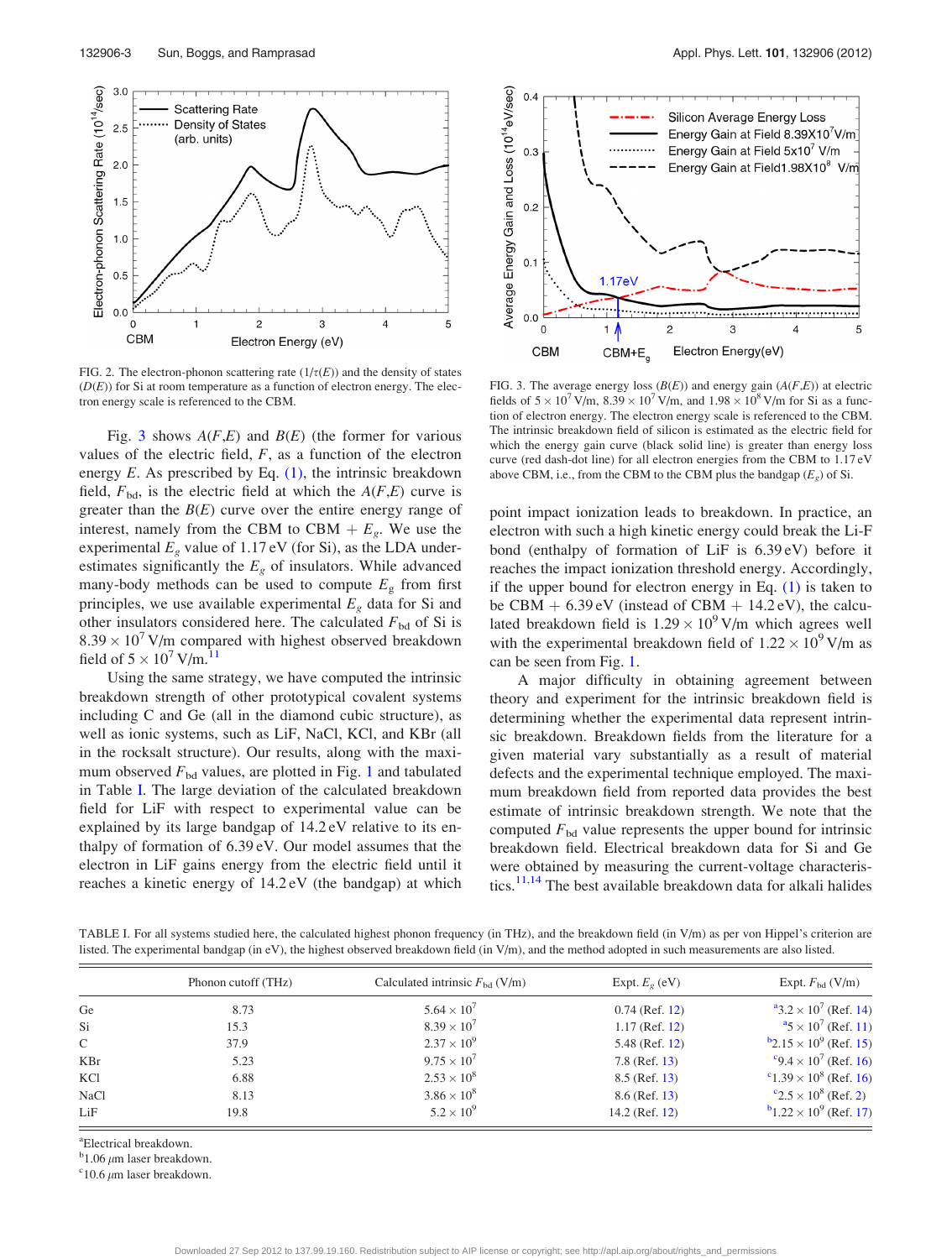

FIG. 4. Correlation between the calculated intrinsic breakdown field  $(F_{bd})$ and the experimental bandgap  $(E_g)$ .

are generated by optical breakdown measurements which eliminate the influence of many extraneous factors such as electrode interfaces. Most such optical measurements of breakdown field have been carried out at  $10.6 \,\mu m$  or 1.06  $\mu$ m. The experimental data suggest that within experimental error, laser-induced breakdown and DC dielectric breakdown in insulators are identical processes.<sup>[18](#page-4-0)</sup> At 10.6  $\mu$ m, the frequency of the optical field is sufficiently low to be considered quasi-static in the context of phononinduced electron energy relaxation. For high breakdown strength materials C and LiF, only  $1.06 \mu m$  laser breakdown data are available in literature because of the greater power required to breakdown these materials. The characteristic electron relaxation time (which is the relaxation time used to determined  $F_{\text{bd}}$  in Eq. [\(7\)](#page-1-0)) of C and LiF are calculated as  $0.066 \times 10^{-14}$  s and  $0.014 \times 10^{-14}$  s, respectively, which is comparable or much smaller to the period of the electric field at 1.06  $\mu$ m (0.056  $\times$  10<sup>-14</sup> s), which justifies the quasi-static limit for these two materials at  $1.06 \mu m$ .

In order to develop an intuition for the fundamental chemical and physical factors that control intrinsic breakdown, we examined the correlation of several easily computable attributes of the parent system with the computed  $F_{\text{bd}}$ values. Our results indicate that a clear correlation exists between  $F_{bd}$  and two fundamental properties, namely the bandgap and the highest phonon frequency (i.e., the phonon cutoff frequency). Attempts have been made in the past to correlate the bandgap with the maximum observed break-down fields based on empirical data.<sup>[19](#page-4-0)</sup> This expectation is intuitive, as a material with a larger bandgap will display a higher threshold for impact ionization. Fig. 4 plots the computed  $F_{\text{bd}}$  and the experimental  $E_g$  (listed in Table [I\)](#page-2-0). As can be seen, a correlation between these two properties is evident, although the power law dependence appears to differ in exponent for the covalent and ionic systems. Nevertheless, the existence of such a correlation brings a measure of redemption to the qualitative notions proposed earlier.

Fig. 5 shows the dependence of  $F_{\text{bd}}$  on the phonon cutoff frequency (both of which are listed in Table [I](#page-2-0) as well). Once again, a power law correlation is observed, although the ionic and covalent materials fall within differing groups. This dependence is also intuitively understandable. Materials



FIG. 5. Correlation between the calculated intrinsic breakdown field  $(F_{bd})$ and the phonon cutoff frequency.

with greater phonon cutoff frequency tend to have greater average energy loss during each electron-phonon scattering event, leading to larger  $F_{bd}$  values. Thus, the intrinsic breakdown field is large for materials with large bandgap and/or large phonon cutoff frequencies. In the case of purely covalent systems, the bandgap is the more important factor, whereas in the case of highly ionic systems, the phonon cutoff frequency appears to be the more pertinent property.

Finally, we note that the computed electron relaxation times,  $\tau(E)$ , as defined in Eq. [\(3\)](#page-1-0) (or the corresponding scattering rates,  $1/\tau(E)$ ) has practical value. This quantity can be used in stochastic Monte Carlo based simulations of charge transport through the corresponding material (this has been attempted in the past, but such attempts have been based largely on empirical scattering rates<sup>20,21</sup>). Such a Monte Carlo scheme can include effects due to defects (whose scattering rates need to be computed independently) and voids (within which no scattering occurs), thereby providing a first principles pathway to go beyond intrinsic breakdown.

In conclusion, a highly predictive parameter-free first principles method for estimating the intrinsic breakdown strength of insulators has been developed. This approach is based on the criterion that breakdown occurs when the average electron energy gain from the electric field exceeds average energy loss to phonon collisions. Density functional perturbation theory and the direct integration of electronic scattering probabilities (due to phonons) over all possible final states are used to arrive at an estimate of intrinsic breakdown for a range of prototypical covalent and ionic systems. The computed intrinsic breakdown fields compare favorably with available experimental data. This work also establishes correlations between the breakdown strength on the one hand and the bandgap and phonon cut-off frequencies on the other for the chosen material systems. These correlations, and the availability of first principles scattering rates provide a logical basis for the guidance of designing materials more resistant to damage from large electric fields.

Financial support of this work by a Multi-University Research Initiative (MURI) Grant from the Office of Naval Research (ONR) is gratefully acknowledged. The author would also like to acknowledge helpful discussions with Ghanshyam Pilania and Clive R Bealing.